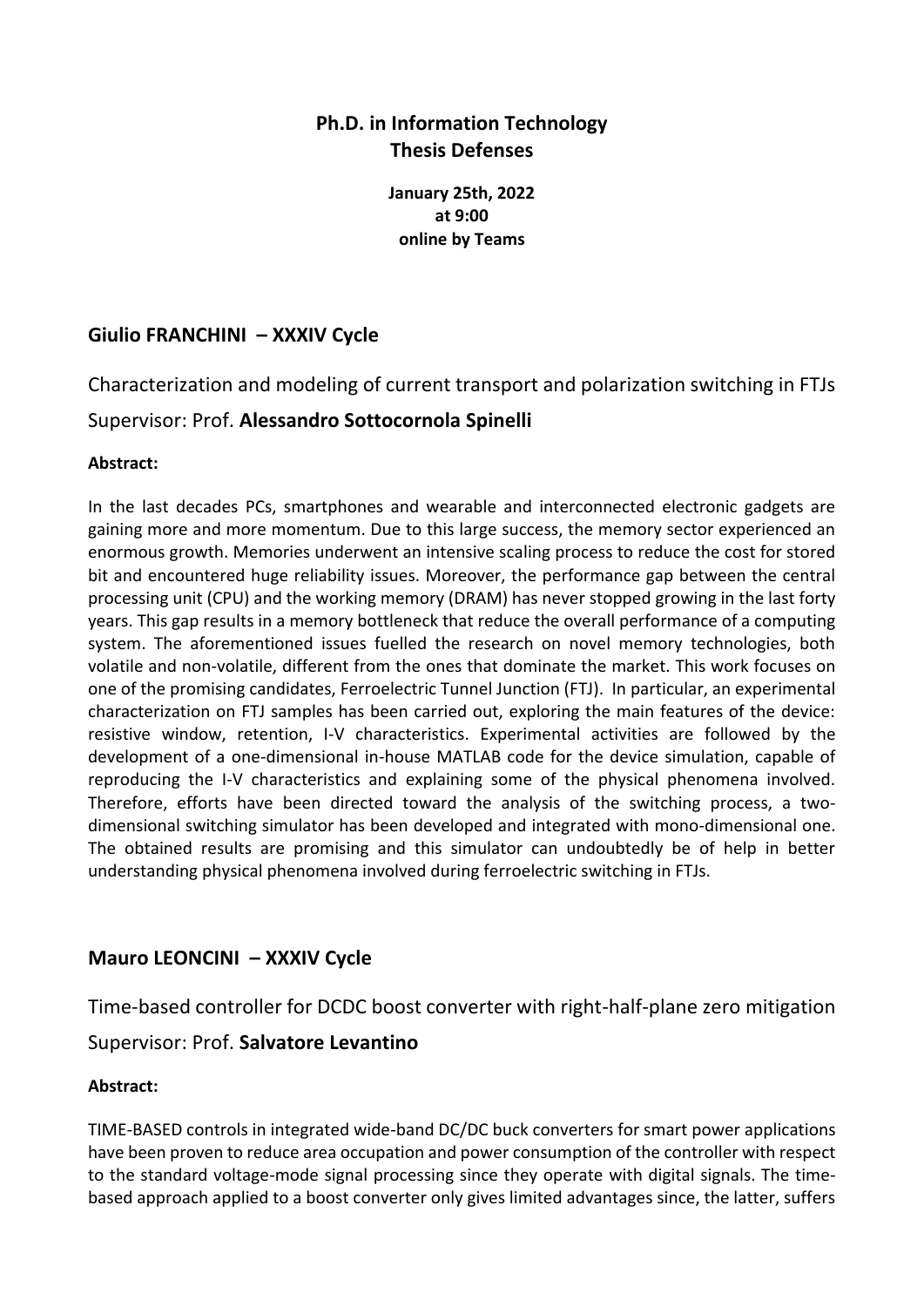from an inherently right-half- plane zero in the control loop that limits the maximum achievable bandwidth. The aim of this project is to develop a novel time-based controller architecture for boost DCDC converter that can increase the maximum achievable bandwidth, eliminating the right-halfplane zero in the control loop, thus fully exploiting the advantages given by the time-based architecture. A time-based boost converter for LED display applications is presented. The controller combines the converter output voltage with the inductor current to eliminate the RHP zero and improve the dynamic performance without any extra power switches or external capacitors. The steady-state regulation error generated by this technique is mitigated by injecting a scaled version of the load current into the loop. The efficiency at light-loads is increased thanks to a PFM operating mode with a steady-state error correction and seamless PFM-to-CCM transition. The prototype boost converter implemented in a 0.18μm BCD process generates an output voltage of 5V when powered by a Li-ion battery providing an input voltage varying from 2.5V to 4.5V. The converter peak efficiency is 96% for an input voltage of 4.5V and above 90% at light-loads up to 10mA. The proposed time-based controller shows a quiescent current of 300μA when operating in CCM and an area occupation of 0.27mm2, with 0.12mm2, 0.04mm2, and 0.11mm2 being the occupation of the compensator, inductor current sensor, and load current sensor, respectively. The prototype converter shows an increase in the converter bandwidth of about a factor 5 with respect to a standard compensation limited by the RHP zero while reducing the worst-case static error from 120mV to 10mV, thanks to the addition of the novel static error correction.

## **Angelo PARISI – XXXIV Cycle**

Digitally assisted frequency synthesizers and data converters for wide-band radio systems

Supervisor: Prof. **Andrea Lacaita**

#### **Abstract:**

Technology scaling has been driving integrated circuits designers towards denser and faster systems since its early days, in turn influenced by the increasing demand of performance. Main protagonists of the revolution are communication systems, which currently adopt RF and mm-Wave carriers for high throughput data transmissions requiring modulation bandwidths ranging from few hundred MHz to about 1GHz. State- of-the-Art radios must then reach unprecedented accuracy on wide ranges of frequencies and operating conditions, at the same time coping with the worsened analog performance of the high-density, digital-friendly technologies allowing to reach such frequencies. The change in paradigm of recent years, favouring digital assistance of the essential analog building blocks, blurs the edges of mixed-signal implementations: the cost and overhead of ppm accuracy of analog designs is circumvented by means of digital calibrations, steering towards systems that minimize the amount of custom building blocks preferring scalable, reusable and portable subsystems. Examples of this trend are frequency synthesizers and data converters, cores of most radios.

In this work are presented examples of designs that might enable efficient new generation radios, starting from digital and hybrid 13GHz Phase-Locked Loops, embedding high efficiency oscillators to achieve sub-100fs r.m.s. jitter with low power consumption, to GSps time-interleaved Analog-to-Digital converters combining several low-power cores controlled by digital background correction algorithms reducing spur power to less than 70dB below the carrier. Efficiency and performance are